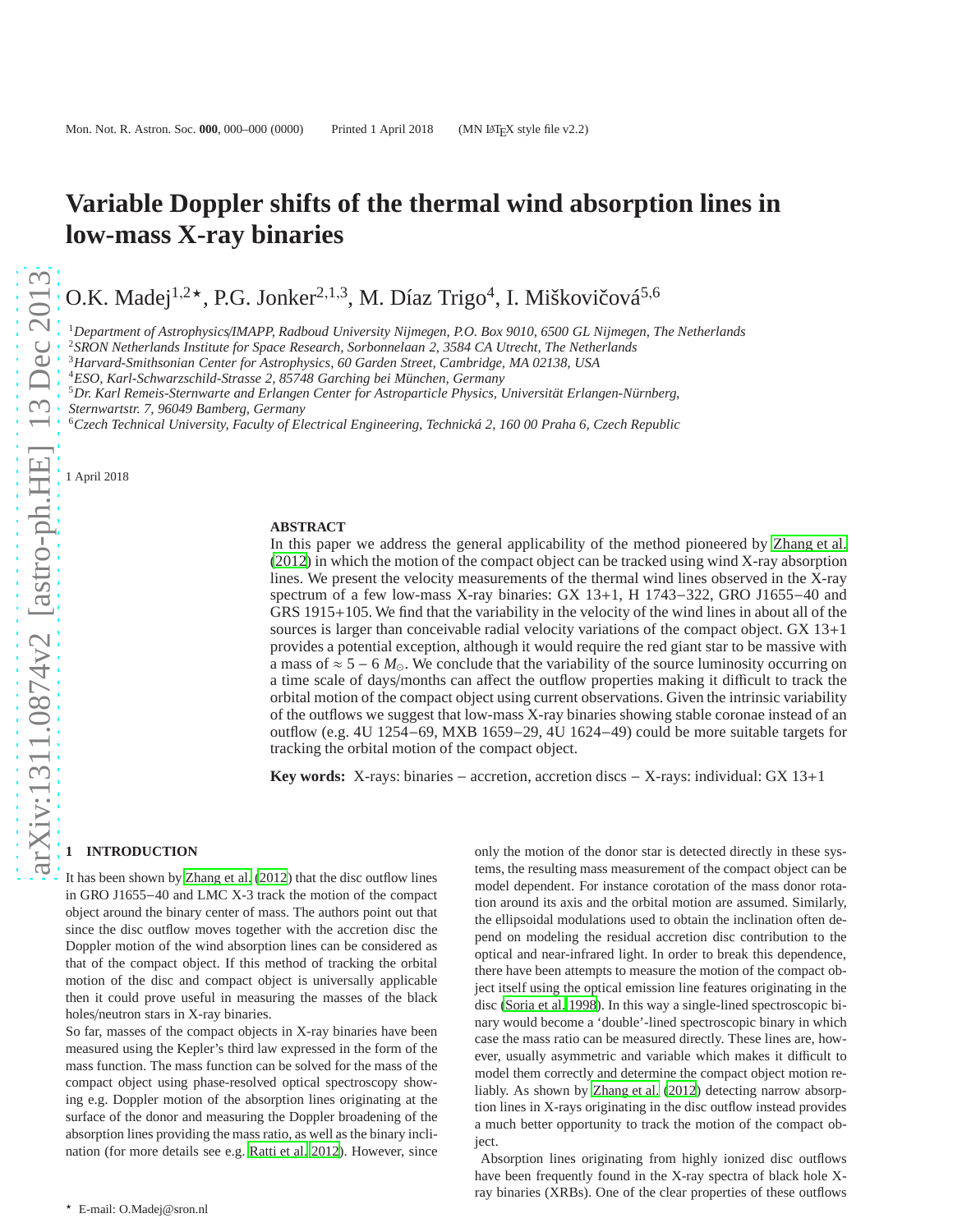



**Figure 1.** MEG and HEG light curves of the LMXB GX 13+1 extracted using +1, −1 order MEG and HEG events. The hardness ratio is calculated using the counts in the energy range 2 − 10 keV divided by the counts in the energy range 0.5 − 2 keV. Note a dip in the light curve of obs. 4, which corresponds to significant spectral hardening.

| #              | Obs. ID | $Mode^*$ | Date       | $T_{\rm exp}$ [ks] |  |
|----------------|---------|----------|------------|--------------------|--|
| $GX 13+1$      |         |          |            |                    |  |
| 1              | 2708    | TE-G     | 08/10/2002 | 29                 |  |
| $\overline{2}$ | 11815   | TE-F     | 24/07/2010 | 28                 |  |
| 3              | 11816   | TE-F     | 30/07/2010 | 28                 |  |
| $\overline{4}$ | 11814   | TE-F     | 01/08/2010 | 28                 |  |
| 5              | 11817   | TE-F     | 03/08/2010 | 28                 |  |
| 6              | 11818   | $CC-F$   | 05/08/2010 | 23                 |  |
| 7              | 13197   | $CC-G$   | 17/02/2011 | 10                 |  |
| H 1743-322     |         |          |            |                    |  |
|                | 3803    | $CC-G$   | 01/05/2003 | 48                 |  |
|                | 3805    | $CC-G$   | 23/06/2003 | 50                 |  |
|                | 3806    | $CC-G$   | 30/07/2003 | 50                 |  |
| GRO J1655-40   |         |          |            |                    |  |
|                | 5460    | $CC-G$   | 12/03/2005 | 24                 |  |
|                | 5461**  | $CC-G$   | 01/04/2005 | 44                 |  |
| GRS 1915+105   |         |          |            |                    |  |
|                | 6579    | $CC-F$   | 01/12/2005 | 12                 |  |
|                | 6580    | $CC-F$   | 01/12/2005 | 12                 |  |
|                | 6581    | $CC-F$   | 03/12/2005 | 10                 |  |
|                | 7485    | TE-G     | 14/08/2007 | 47                 |  |

**Table 1.** Log of the *Chandra* HETGS observations.

<sup>∗</sup> Modes: Time Graded (TE-G), Time Faint (TE-F), Continuous Clocking Faint (CC-F), Continuous Clocking Graded (CC-G)

∗∗ this observation shows a wind with many absorption lines and the column density which is higher than typically observed in LMXBs

is that they are observed only in high-inclination (> 60◦ ) black hole XRBs and most of the time when the sources are in the soft (spectrum) state with a high X-ray flux [\(Ponti et al. 2012\)](#page-10-3). It is therefore likely that these winds have an equatorial geometry and opening angles of few tens of degrees.

In this study we consider a few neutron star/black hole low-mass X-ray binaries (LMXBs) showing disc outflows: GX 13+1, H 1743−322, GRO J1655−40 and GRS 1915+105. We note that none of these sources show a strong stellar wind which could complicate the study of the disc outflow. The selected LMXBs were observed at least two times with *Chanda's* High Energy Transmission Grating (HETGS) and all the spectra considered in the analysis contain strong outflow absorption lines.

GX 13+1 consists of a neutron star and an evolved late-type K5 III star [\(Fleischman 1985](#page-10-4); [Bandyopadhyay et al. 1999](#page-10-5)). The Xray spectrum of the source is characterized by the presence of a soft thermal component and high flux. GX 13+1 is likely a highinclination source (60◦<i<80◦ , [Díaz Trigo et al. 2012](#page-10-6)). [Ueda et al.](#page-10-7) [\(2004](#page-10-7)) detected outflow lines e.g. Fe XXVI, Fe XXV, S XVI, Si XIV with a velocity of −400 km s<sup>−</sup><sup>1</sup> in *Chandra* HETGS observation of this source. The properties of the detected lines are consistent with a wind driven by thermal/radiative pressure. We note that this source is one of the very few neutron star LMXBs showing a thermal outflow. The absorbers found in most of the dipping neutron star LMXBs appear to be in the form of a steady corona: they are not showing signs of an outflow [\(Diaz Trigo & Boirin 2012](#page-10-8)).

H 1743−322, GRO J1655−40 and GRS 1915+105 likely contain a black hole. These sources have a high inclination (i>60°) and show prominent disc outflows in the soft states [\(Ponti et al. 2012](#page-10-3)).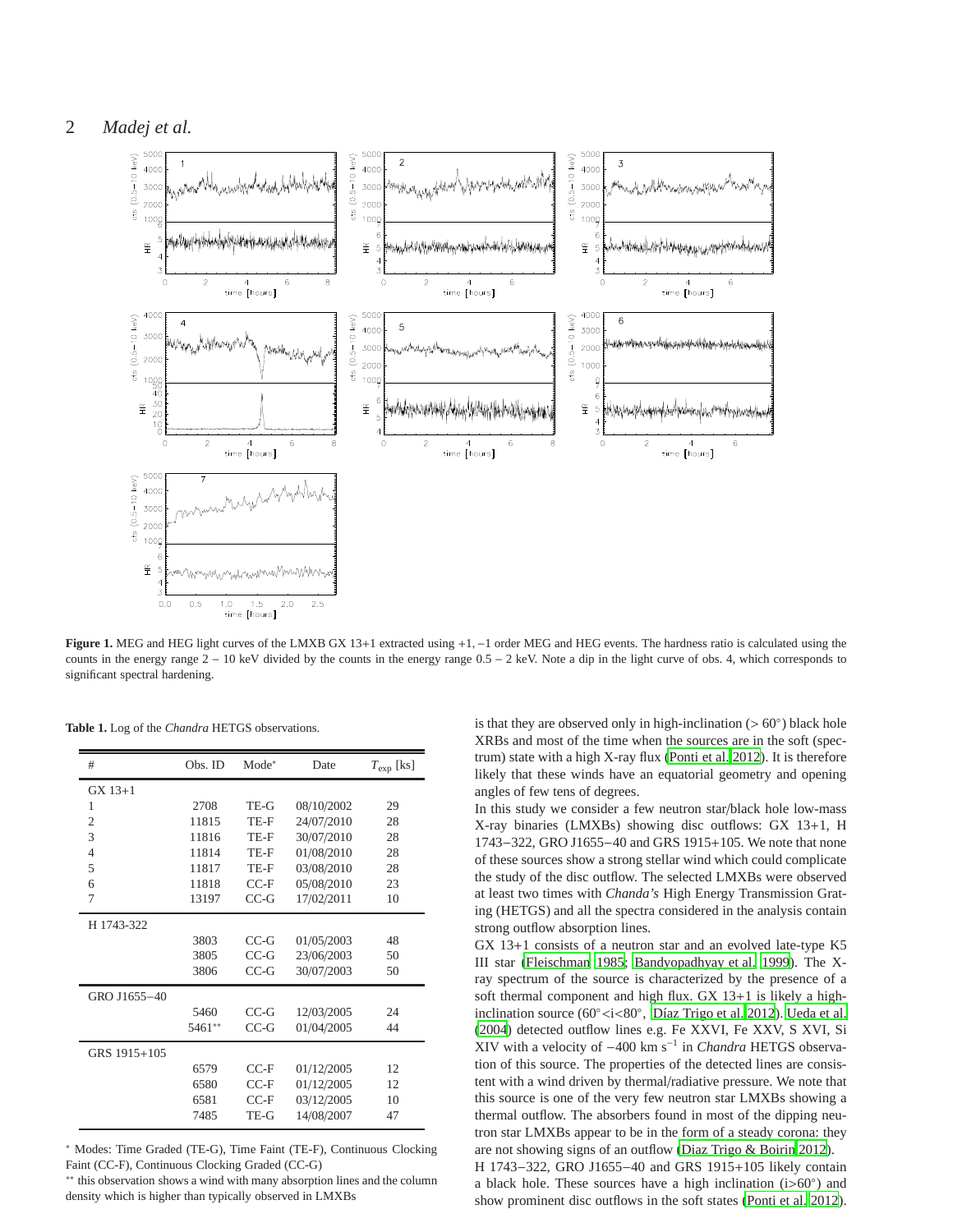Most of the *Chandra* outflow observations show narrow Fe XXVI and Fe XXV absorption lines and the properties of these outflows inferred from the observations are consistent with them being driven by a thermal/radiative mechanism [\(Miller et al. 2006b;](#page-10-9) [Neilsen & Lee 2009](#page-10-10); [Ueda et al. 2009\)](#page-10-11). On one occasion, however, GRO J1655−40 showed an outflow with a high column density and a spectrum that contains many absorption lines. It has been suggested by [Miller et al. \(2006a](#page-10-12)) that the detected wind must be driven by magnetic rather than thermal pressure. This observation of GRO J1655−40 was used by [Zhang et al. \(2012\)](#page-10-0) in order to measure the motion of the black hole around the binary center of mass. In this paper we address the applicability of the method of tracking the motion of the compact object using outflow absorption lines. We analyze the *Chandra* observations of a sample of LMXBs focusing on the variability in the velocity of the outflow lines. Finally, we discuss the possible cause of this variability and conclude that the detected variability is unlikely to be caused by the motion of the compact object around the center of mass of the binary in all sources. Our findings suggest that only symmetric and stable winds can be used to track the motion of the compact object. These characteristic of the wind, however, do not appear to be common in the outflows observed in LMXB.

#### **2 OBSERVATIONS AND DATA REDUCTION**

GX 13+1, GRS 1915+105, H 1743−322 and GRO J1655−40 were observed by *Chandra* HETGS between 2002 and 2011 (see Table 1). We selected only the observations showing prominent outflow lines. The observations were performed either in the Time Exposure (TE) with the read out mode set to Faint or Graded or in the Continuous Clocking (CC) with the read out mode Faint or Graded. We reduce the data using standard tools provided by the CIAO software. Since the zeroth order in the TE observations is significantly piled-up we use the tg\_findzo tool in order to determine the correct position of the source. The center of the source is determined by computing the intersection of the data dispersed along one of the grating arms and the readout streak that is associated with the zeroth order image of the source. The center can be determined with an error of less than 0.1 pixel which corresponds to 0.000556  $\AA$ <sup>1</sup> (≈ 80 km s<sup>-1</sup> at 2 Å). In the case of the observations taken in the CC mode we check that the position of the spectral lines in the positive and negative order are consistent within the 3  $\sigma$  errorbar. In the case that the position of the spectral lines in the positive and negative order do not match we correct the position of the zeroth order during the extraction of the spectra. Additionally, in the CC mode we apply the destreak function in order to remove the read-out streak. The default High Energy Grating (HEG) mask used for the spectral extraction has a width of 73 pixels in the cross-dispersion direction. However, in order to improve the HEG flux determination at short wavelength we use a narrower mask of 26 pixels. The source is highly absorbed by the interstellar medium, therefore we extract only the first order HEG spectra. The HEG spectrum has also a resolution twice as good as a Medium Energy Grating (MEG) spectrum and as a result it is a factor of  $\approx$  2 less affected by pile-up than a MEG spectrum. During the analysis the positive and negative order spectra are fitted simultaneously. Additionally the barycentric correction is applied to all the event files using the axbary function available in CIAO. The duration of the analyzed observations as a fraction of the *Chandra* orbital period varies between 0.04 and 0.2. As a result the error on the position of the absorption line in the analyzed spectra introduced by applying the barycentric correction to the average spectrum is small compared to the statistical error. The response and effective area files are created using the standard CIAO tools. All HEG spectra are binned by a factor of  $2 (\approx 1/3)$ of the first order FWHM $_{\text{HEG}}$ =0.012 Å). The number of counts per bin exceeds  $\approx 15 - 20$  counts, hence we use  $\chi^2$  statistics to fit the data. The spectra are analyzed using the  $\text{iss}^2$  and  $\text{spex}^3$  software packages. The errors on the fit parameters reported throughout this paper are calculated for  $\Delta \chi^2 = 1.0$  (1 $\sigma$  for a single parameter). We extract the MEG and HEG light curves in the energy range 0.5- 10 keV using +1, −1 order MEG and HEG events. We use time

bins of 50 s long for each light curve. Additionally the hardness ratio  $HR =$ Counts(2 – 10 keV)/Counts(0.5 – 2 keV) for all observations is calculated (see Fig. 1). The light curves are not corrected for pile-up. We notice a dip in the light curves of observation 4. Hence, during the spectral extraction we exclude the part of the observation where the dip occurs.

## **3 SPECTRAL RESULTS**

#### **3.1 Continuum spectrum of GX 13**+**1**

The continuum spectrum is well described by a fit function combining an absorbed disc black body and black body model. However, we find that a different combination of continuum models such as a power-law plus a black body provides an equally acceptable fit based on the  $\chi^2$  statistics. Because of the small energy coverage of an HEG spectrum and the high interstellar medium (ISM) extinction it is difficult to constrain a more physical model of the continuum. Since the goal is to characterize narrow absorption lines in the spectra the knowledge of the physical properties of the continuum are not essential. Additionally, observations 6 and 7 were performed in CC mode which has larger calibration uncertainties than the TE mode used in the rest of the observations. We find that the continuum spectra taken in the CC mode are better described using a polynomial model of 4th order, which we therefore adopt in the final fit.

In order to model the ISM neutral absorption we use the TBNEW model available in isis with the [Lodders](#page-10-13) [\(2003](#page-10-13)) set of abundances. We note the presence of an absorption features around 1.8 keV (6.8 Å). This feature could result from calibration uncertainties in the HEG instrument near the Si K-edge.

The spectra taken using the TE mode are significantly piled-up. The pile-up in grating spectra causes a pure reduction of the count rate. The detection of more than one photon during a readout time, which cannot be separated, is either rejected by grade selection or migrates to a higher-order spectrum [\(Nowak et al.](#page-10-14) [2008;](#page-10-14) [Hanke et al. 2009](#page-10-15)). The pile-up effect can therefore significantly change the shape of the continuum spectrum and affect the flux measurement. We use the simple\_GPILE3 model available in isis in order to determine the fraction of the piled-up photons in each spectrum and correct the spectral model. In this model the pile-up fraction  $\beta$  is divided by a constant representing the estimated pile-up fraction  $\beta_0 = 3 \times \lambda_{\text{res}} \times T_{\text{frame}}$ , where  $\lambda_{\text{res}}$  corresponds to the absolute wavelength accuracy of the HEG spectrometer<sup>1</sup> ( $\lambda_{res}^{\text{HEG}} = 0.0055 \text{ Å}$ ) and  $T_{\text{frame}}$  corresponds to the frame exposure time (1.24 s for the TE

<sup>2</sup> http://space.mit.edu/cxc/isis

<sup>3</sup> http://www.sron.nl/spex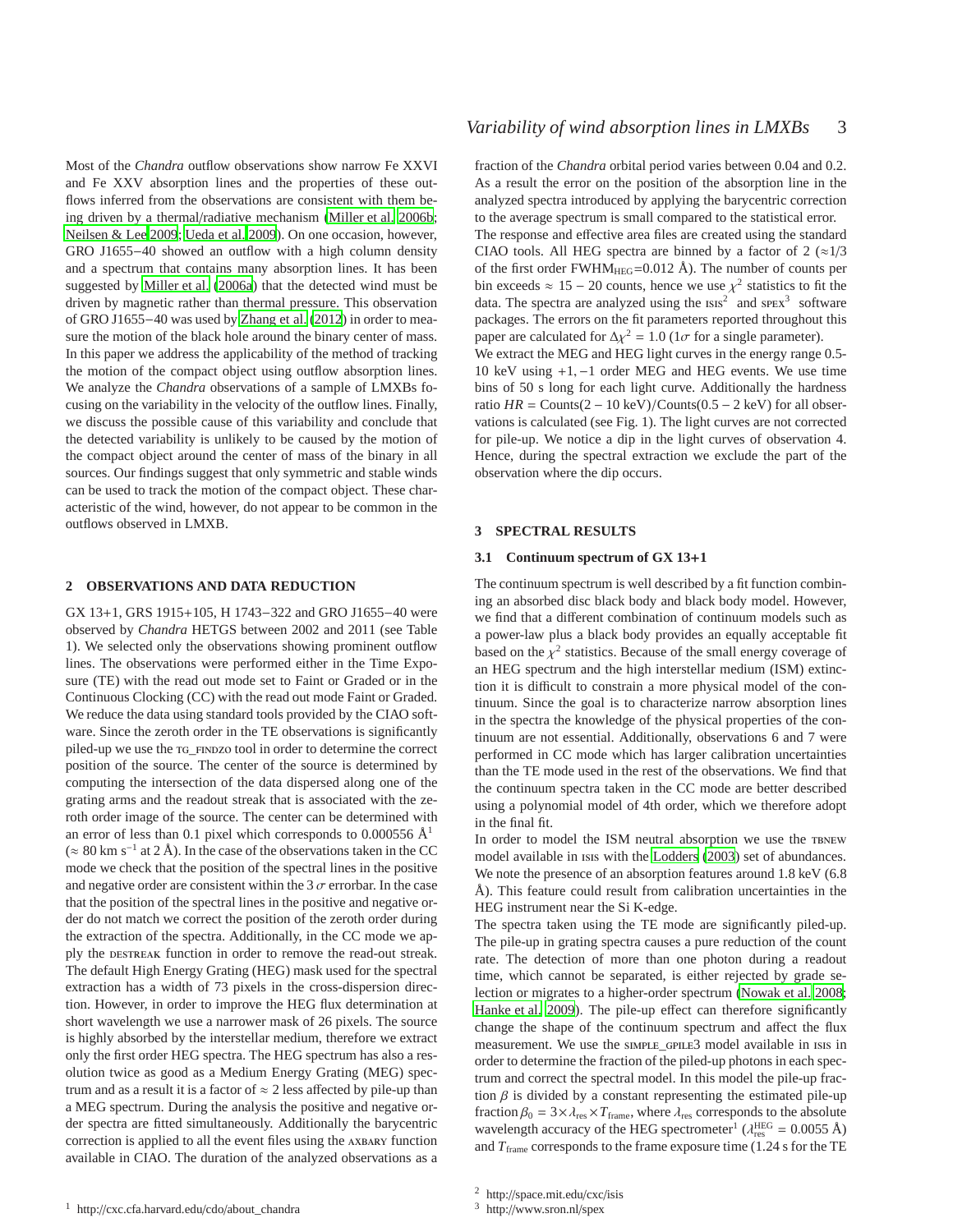## 4 *Madej et al.*



Figure 2. Unfolded HEG spectra of GX 13+1 with the model overplotted (red curve). The dashed line represents the disc black body contribution, the dasheddotted line represents a black body contribution. The former is difficult to separate from the data in obs. 2 and obs. 5 where the contribution of the black body is negligible. In obs. 6 and 7 a spline function is used in order to describe the continuum.

mode where one-third of the full frame is read out in the analyzed observations and 2.85 ms for the CC mode). The fits show that in the region between  $2 - 4$  Å the spectra taken in TE mode have the flux reduced by  $\approx 10 - 15\%$  due to the pile-up effect. The best-fit parameters are presented in the Table 2 and the best-fit model for each observation is shown in Fig. 2.

[Díaz Trigo et al.](#page-10-6) [\(2012](#page-10-6)) reported the presence of an Fe K Compton broadened emission line in the XMM-Newton observations. However, we do not find any significant contribution from a broad emission line around 6.4 keV which could result from the fact that the effective area of the *Chandra* satellite drops rapidly at higher energies and is significantly smaller than that of XMM-Newton pn/MOS.

#### **3.2 Outflow properties in GX 13**+**1**

At first we choose the most prominent outflow lines: Fe XXVI, Fe XXV, S XVI and Si XIV. In order to determine the velocity shift and broadening of these lines we use the LINEPROFILE model available in ISIS [\(Hanke et al. 2009](#page-10-15), Miškovičová submitted). In this approach we are treating each outflow line separately and do not assume they originate in the same region of the outflow.

The fit reveals that most of the lines are blueshifted (see Fig. 3). It seems that the velocity of the Si XIV, S XVI lines and especially Fe XXV is lower than the velocity of the Fe XXVI line. We fit a constant function to all the measured velocities of each line separately. The high value of the  $\chi^2_{\nu}$  shows that the velocity of the observed absorption lines cannot be described by a constant blueshift. Additionally, we note that for the Fe lines the value of the ionic column density seems to correlate with the value of the velocity broadening in all of the observations. This correlation could indicate that the Fe lines are saturated (see [Boirin et](#page-10-16) al. [2005](#page-10-16)).

Next, we assume that all of the observed lines originate in the same regions of the outflow. We fit the absorption lines using the warmabs model in the isis software package which calculates the emerging spectrum after the X-ray emission has traveled through a slab of material. For comparison purposes we also use the xABS model available in the spex software package. In these models all ionic column densities are linked through a photoionisation model. The advantage of the warmabs/xabs model over the LINEPROFILE model is that all relevant ions are taken into account, also those which would be detected only with marginal significance using the LINEPROFILE model.

The spex software does not provide a suitable pile-up model. Therefore, we check the influence of the pile-up on the narrow absorption lines by fitting a slab model (which is the spex equivalent of the LINEPROFILE model in ISIS) to each line separately. We find that the velocity shift is consistent within the  $1\sigma$  error with the values found in the pile-up corrected spectra fitted in isis. The ISM neutral absorption in the spex software package is modeled using the hot model with a very low temperature and the [Lodders & Palme](#page-10-17) [\(2009](#page-10-17)) set of abundances is used. Since in the spex software package the spectra are not corrected for pile-up, we model the continuum spectrum using a spline function of 4th order.

The photoionization models warmaps/xabs require providing an ionization balance which is calculated based on the spectral energy distribution (SED) of the source. Due to the variability in the flux and high ISM absorption towards GX 13+1 it is difficult to measure the contribution from the different energy bands and determine a proper SED. Therefore, we determine the SED based on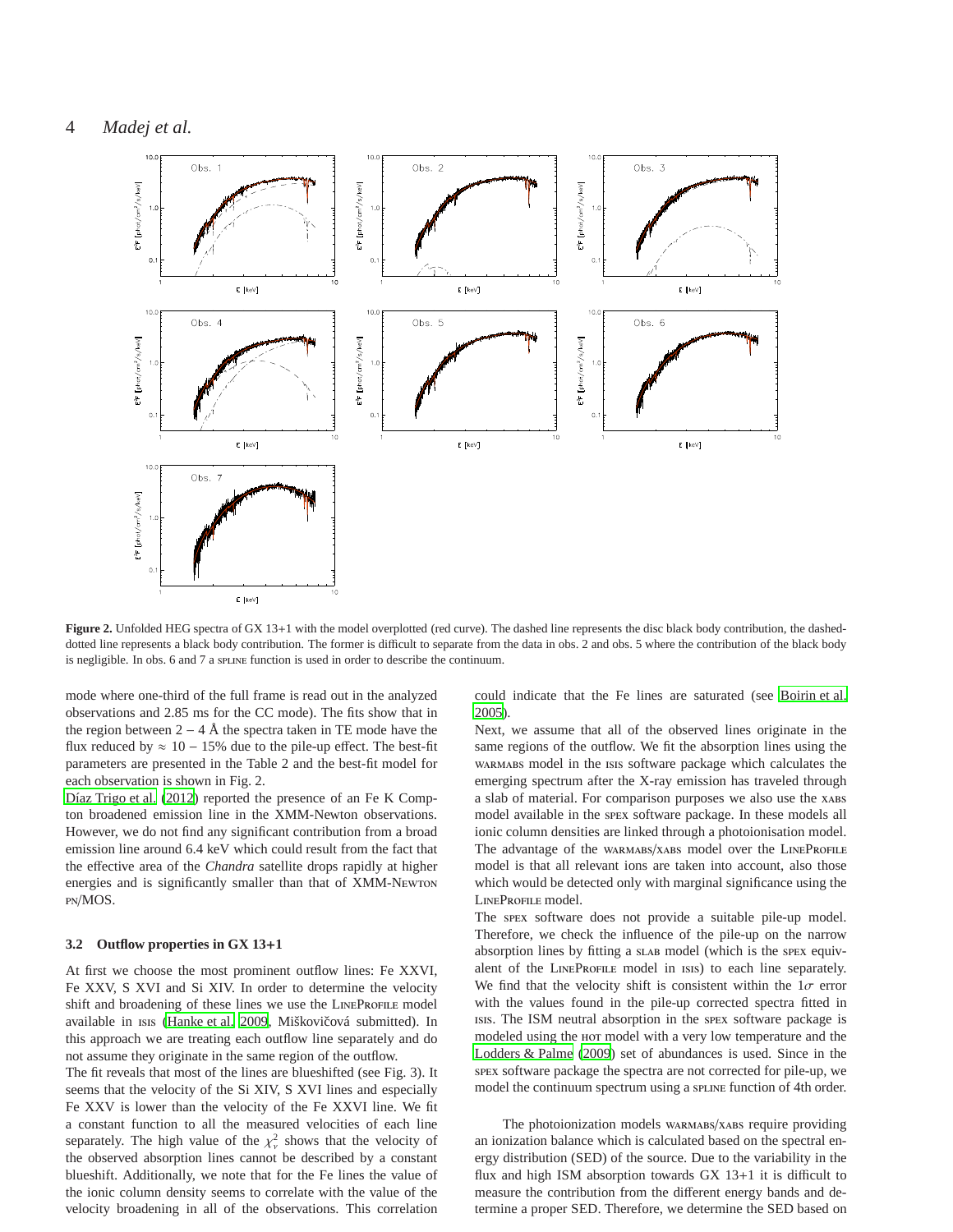

Figure 3. The velocities of Fe XXV (left panel) S XVI (middle panel) and Si XIV (right panel) in GX 13+1 measured using the LINEPROFILE model in the observations 2−6. For comparison the velocities of the Fe XXVI lines are overplotted on each panel (red color). Note that S XVI and Si XIV show on average lower velocities than Fe XXVI line. The Fe XXV line is the least blueshifted of all the analyzed lines.

the *Chandra* X-ray continuum spectrum of GX 13+1 in the energy range 0.01-12 keV. We neglect the contribution from the optical band since we do not have reliable flux measurement in this energy range. We also do not include the infra-red flux since most of these photons likely originate in the donor star and do not contribute significantly to the ionization balance of the gas in the accretion disc. Given that the absolute value of  $\xi$  depends highly on the shape of the SED, only the relative changes of the  $\xi$  parameter can be interpreted in this case. In order to determine the SED in each observation of GX 13+1 the continuum spectra in all observations are described by a black body and a disc black body model. The spline function which we used in order to describe the continuum in observation 6 and 7 can provide unrealistic values of the fluxes when extrapolated beyond the energy range of 1.5−8 keV in which the spectra are fitted. We use the xstar code when calculating the ionization balance for the warmabs model. We provide the input density of the slab in the xstar code of  $n = 10^{13}$  cm<sup>-3</sup>, estimated for the outflow in GX 13+1 [\(Ueda et al. 2004\)](#page-10-7), luminosity of  $L = 10^{38}$  erg s<sup>-1</sup> and the maximum column density of  $N_H = 10^{24}$  cm<sup>-2</sup>. We note that close to the optically thick regime ( $N_H \ge 10^{24}$  cm<sup>-2</sup>) the ionization balance provided by the xstar code may not be accurate, which can affect the measurement of the column density, ionization parameter or the line width. However, this effect is negligible for the overall velocity of the outflow measured using the warmaps model. We use the cloudy code and the xabsinput program when calculating the ionization balance for the xabs model. For each log  $\xi$  between -8.5 and  $+6.5$  with a step of 0.1 xabsing a program calls the cloudy code assuming a fixed density of the slab of  $n = 10^8$  cm<sup>-3</sup> and column density of  $N_H = 10^{16}$  cm<sup>-2</sup>.

The fit to the data using the xabs model reveals that the outflow is significantly blueshifted in all of the observations. Additionally, we indicate that the difference in the  $\xi$  values provided by xabs and warmabs could be due to the different assumptions used when calculating the ionization balance in cloudy and xstar codes. We note that in the observation 1, 2 and 7 the *N<sup>H</sup>* value obtained using xabs and warmabs are inconsistent. The differences in the  $N_H$  values provided by xabs and warmabs models could be caused by the the differences in the continuum models used in both cases and the treatment of the pile-up effect. We refit the spectra 1, 2 and 7 with the  $N_H$  parameter fixed to the value measured using the warmaps model and we find that the two best-fit xABS models are statistically equivalent (99.99% confidence level, see Table 2). Additionally,

based on the 99% joint confidence level for the column density and the ionization parameter we note that these two parameters appear correlated. This correlation is present in all of the analysed observations of GX 13+1 and regardless of the photoionization model which is used for fitting the spectra. The fact that the ionization parameter and the column density are correlated has, however, a negligible effect on the measured velocity of the outflow (see Table 2).

#### **3.3 Are the velocity variations of the lines caused by the orbital motion of the primary ?**

#### *3.3.1 GX 13*+*1*

Looking at the velocities measured using the wARMABS/XABS model, it seems that the variability could in fact have an orbital nature (see Fig. 3). Hence, in this section we assume that the variations in the velocities we measure using the observations performed in 2010 are caused by the motion of the disc around the center of mass of the binary. We phase all of the observations performed in 2010 with the orbital period of 24 d [\(Corbet et al. 2010](#page-10-18)) and fit a sine function  $u(\phi) = v_0 + K \times \sin[2\pi(\phi - \phi_0)]$  to the velocities measured using the warmabs and xabs models. We note after [Corbet et al. \(2010](#page-10-18)) that the detected periodicity around  $\approx$  24 d appears incoherent and it could be caused by a structure that is not completely phase-locked in the binary system. Since the observations taken in 2010 show no dramatic changes in flux during the exposure (except for one dip in obs. 4 which has been excluded from the spectra), for the fit using the sinusoid function we assume the phases corresponding to the middle of each observation. Phase zero has been chosen arbitrarily and corresponds to the time when the first observation in 2010 was obtained. The fit using a sinusoid gives  $\chi^2/\nu = 9/2$  and  $\chi^2/\nu =$ 13/2 for velocity measurements obtained using warmabs and xabs model, respectively. The large value of  $\chi^2_{\nu}$  indicates that there could be systematic effects (e.g. deviations from the symmetric structure of the wind) that could influence the velocity measurement or an outlying measurement. Fig. 4 (panels a1 and b1) shows the fit and the best-fit parameters are:  $v_0 = -430 \pm 30 \text{ km s}^{-1}$ ,  $K = 280 \pm 60$ km s<sup>-1</sup> and  $\phi_0 = 0.41 \pm 0.02$  for the velocity measurements obtained using the warmabs model and  $v_0 = -390 \pm 20$  km s<sup>-1</sup>,  $K = 240 \pm 40$ km s<sup>-1</sup> and  $\phi_0 = 0.40 \pm 0.02$  for the velocity measurements obtained using the xabs model.

If these velocity variations indeed have an orbital nature the velocities measured in observations 1 and 7 should match the predicted velocities based on the fit of the sinusoid to the observations 2 − 6. Given that the velocity measurement in obs. 3 deviates from

<sup>&</sup>lt;sup>4</sup> a detailed description of the xABSINPUT program is given in the spex manual: http://[www.sron.nl](http://www.sron.nl/files/HEA/SPEX/manuals/manual.pdf)/files/HEA/SPEX/manuals/manual.pdf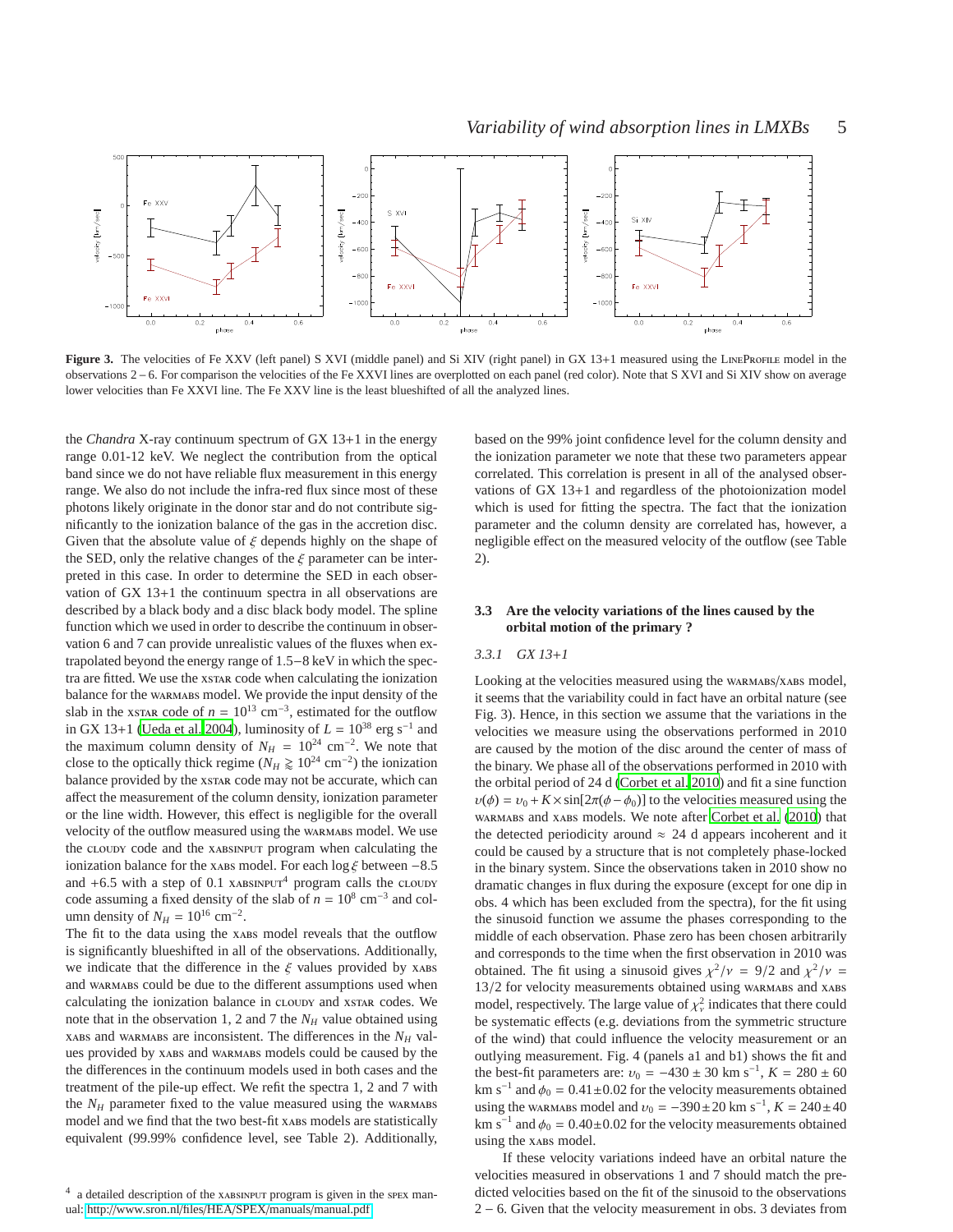## 6 *Madej et al.*

| Table 2. Best-fit parameters obtained by fitting the model simple_GPILE3×[tbnew*LineProFILE*(DISKBB+BB)] and SIMPLE_GPILE3×[tbnew*wARMABS*(DISKBB+BB)]         |
|----------------------------------------------------------------------------------------------------------------------------------------------------------------|
| in the isis package and the $H_0$ *xABS*sPLINE in the spex software package to all the data of GX 13+1. The absorbed flux of the source has been corrected for |
| pile-up only in the isis fits.                                                                                                                                 |

| Component              | Parameter                                                                                           | $\mathbf{1}$                            | $\mathfrak{2}$                                        | 3                                                                                       | 4                                  | 5                                                              | 6                                      | $\tau$                                                                       |
|------------------------|-----------------------------------------------------------------------------------------------------|-----------------------------------------|-------------------------------------------------------|-----------------------------------------------------------------------------------------|------------------------------------|----------------------------------------------------------------|----------------------------------------|------------------------------------------------------------------------------|
| Orbital Phase          |                                                                                                     | $\overline{\phantom{0}}$                | 0.0                                                   | 0.27                                                                                    | 0.32                               | 0.43                                                           | 0.51                                   | $\qquad \qquad -$                                                            |
| Continuum model        |                                                                                                     |                                         |                                                       |                                                                                         |                                    |                                                                |                                        |                                                                              |
| <b>TBNEW</b>           |                                                                                                     |                                         |                                                       |                                                                                         |                                    |                                                                |                                        |                                                                              |
| diskbb                 | $N_{\rm H}$ [10 <sup>22</sup> cm <sup>-2</sup> ]                                                    | $4.4 \pm 0.1$                           | $5.8 \pm 0.2$                                         | $4.75^{+0.1}_{-0.05}$                                                                   | $5.0 \pm 0.1$                      |                                                                |                                        | $5.5 \pm 0.2$ 4.76 $\pm$ 0.01 5.04 $\pm$ 0.02                                |
| bbody                  | $T_{\text{diskbb}}$ [keV]                                                                           |                                         |                                                       | $2.2 \pm 0.1$ $1.75 \pm 0.02$ $2.08 \pm 0.08$                                           | $1.04_{-0.09}^{+0.14}$             | $1.89 \pm 0.02$                                                |                                        |                                                                              |
|                        | $kT_{\text{bbody}}$ [keV]                                                                           | $0.98 \pm 0.05$ $0.24 \pm 0.01$         |                                                       | $0.9 \pm 0.1$                                                                           |                                    | $1.54 \pm 0.08$ $0.24 \pm 0.03$                                |                                        |                                                                              |
| simple_gpile3          | $\beta_{+1}$                                                                                        |                                         | $1.43 \pm 0.02$ $1.54 \pm 0.09$                       | $1.3 \pm 0.1$                                                                           | $1.9 \pm 0.2$                      | $1.4 \pm 0.1$                                                  |                                        |                                                                              |
|                        | $\beta_{-1}$                                                                                        |                                         | $1.23 \pm 0.02$ $1.52 \pm 0.09$                       | $1.3 \pm 0.1$                                                                           | $1.2 \pm 0.2$                      | $1.4 \pm 0.1$                                                  |                                        |                                                                              |
| Outflow                |                                                                                                     |                                         |                                                       |                                                                                         |                                    |                                                                |                                        |                                                                              |
| line series<br>Fe XXVI |                                                                                                     |                                         |                                                       |                                                                                         |                                    |                                                                |                                        |                                                                              |
|                        | $v$ [km s <sup>-1</sup> ]                                                                           |                                         | $-490 \pm 60$ $-590 \pm 60$                           | $-810 \pm 70$                                                                           |                                    |                                                                |                                        | $-650 \pm 80$ $-490 \pm 70$ $-320 \pm 90$ $-700 \pm 120$                     |
|                        | $v^*_{\text{therm}}$ [km s <sup>-1</sup> ]<br>$N_{\rm ion}$ [10 <sup>18</sup> cm <sup>-2</sup> ]    | $1.9 \pm 0.1$                           | $900 \pm 100$ $800 \pm 100$<br>$1.8 \pm 0.1$          | $900 \pm 100$<br>$1.39 \pm 0.08$                                                        | $800 \pm 200$<br>$1.05 \pm 0.09$   | $120^{+520}_{-50}\,$<br>< 50                                   | < 570<br>$47^{+7}_{-40}$               | < 140<br>$50^{+10}_{-30}$                                                    |
| Fe XXV                 |                                                                                                     |                                         |                                                       |                                                                                         |                                    |                                                                |                                        |                                                                              |
|                        | $\upsilon$<br>$v_{\text{therm}}$                                                                    | $-130 \pm 100 - 220 \pm 90$             | $1100\pm200$ $1000\pm100$                             | $-370^{+140}_{-90}$<br>$200 \pm 100$                                                    | < 400                              | $1000 \pm 300$                                                 | ${}< 600$                              | $-200 \pm 100$ 200 $\pm 200$ $-100 \pm 100$ $-100 \pm 100$<br>$1100 \pm 300$ |
|                        | $N_{\text{ion}}$ [10 <sup>17</sup> cm <sup>-2</sup> ]                                               | $2.8 \pm 0.2$                           | $3.4 \pm 0.2$                                         | $2^{+13}_{-1}$                                                                          | $4^{+18}_{-2}$                     | $1.8 \pm 0.2$                                                  | $2.4^{+33.7}_{-0.8}$                   | $4.8 \pm 0.6$                                                                |
| <b>S XVI</b>           | $\upsilon$                                                                                          |                                         |                                                       | $-450 \pm 60$ $-510 \pm 80$ $-1000 \pm 1000$ $-400 \pm 100$ $-330 \pm 60$ $-380 \pm 80$ |                                    |                                                                |                                        | $-300 \pm 60$                                                                |
|                        | $v_{\text{therm}}$                                                                                  |                                         | $400 \pm 100$ $400 \pm 200$                           | < 13                                                                                    | $<400$                             | $90^{+100}_{-50}$<br>$5^{+2}_{-1}$                             |                                        |                                                                              |
|                        | $N_{\text{ion}}$ [10 <sup>16</sup> cm <sup>-2</sup> ]                                               | $6.6 \pm 0.8$                           | $6 \pm 1$                                             | $7^{+18}_{-5}$                                                                          | $3.0 \pm 0.9$                      |                                                                | $90^{+140}_{-60}$<br>$4^{+2}_{-1}$     | $100^{+200}_{-90}\atop{8+27\atop-2}$                                         |
| Si XIV                 | $\upsilon$                                                                                          |                                         | $-440 \pm 40$ $-500 \pm 40$                           | $-570 \pm 60$                                                                           |                                    | $-250 \pm 80$ $-270 \pm 40$ $-280 \pm 60$ $-500 \pm 60$        |                                        |                                                                              |
|                        | $v_{\text{therm}}$                                                                                  | $370 \pm 70$                            | $340 \pm 80$                                          | < 400                                                                                   | $600 \pm 100$                      | $200 \pm 90$                                                   | $200 \pm 100$                          | $450 \pm 90$                                                                 |
|                        | $N_{\rm ion}$ [10 <sup>16</sup> cm <sup>-2</sup> ]                                                  | $7.0 \pm 0.6$                           | $6.1 \pm 0.6$                                         | $3.0 \pm 0.6$                                                                           | $5.2 \pm 0.8$                      | $6.3 \pm 0.7$                                                  | $3.9 \pm 0.7$                          | $9 \pm 1$                                                                    |
|                        | $\chi^2/\nu$                                                                                        |                                         | 2989/2546 2933/2546                                   | 2782/2546                                                                               |                                    | 2742/2546 2754/2546 2736/2546 2856/2546                        |                                        |                                                                              |
| warmabs                |                                                                                                     |                                         |                                                       |                                                                                         |                                    |                                                                |                                        |                                                                              |
|                        | $N_H^{\text{warmabs}}$ [10 <sup>22</sup> cm <sup>-2</sup> ]<br>$\log \xi$ [erg cm s <sup>-1</sup> ] | $320 \pm 20$<br>$4.66^{+0.07}_{-0.01}$  | $170 \pm 10$                                          | $30^{+3}_{-9}$<br>4.25 <sup>+0.01</sup><br><sup>-0.15</sup>                             | $70 \pm 30$<br>$4.4^{+0.1}_{-0.2}$ | $250^{+120}$<br>$4.61_{-0.023}^{+0.23}$                        | $130 \pm 50$<br>$4.6^{+0.1}_{-0.2}$    | $180^{+520}_{-80}\atop{4.5^{+0.4}_{-0.2}}$                                   |
|                        | $v$ [km s <sup>-1</sup> ]                                                                           |                                         | $4.43^{+0.16}_{-0.01}$<br>$-500 \pm 40$ $-560 \pm 40$ | $-820 \pm 80$                                                                           | $-490 \pm 70$                      | $-0.02$                                                        | $-360 \pm 40$ $-340 \pm 60$            | $-480 \pm 50$                                                                |
|                        | $v_{\text{turb}}$ [km s <sup>-1</sup> ]                                                             | $440 \pm 30$                            | $460 \pm 30$                                          | $780^{+100}_{-50}$                                                                      | $370 \pm 50$                       | $320 \pm 30$                                                   | $340 \pm 40$                           | $270 \pm 40$                                                                 |
|                        | $Flux_{2-10keV}$ [10 <sup>-9</sup> erg cm <sup>-2</sup> s <sup>-1</sup> ]                           | 6.3                                     | 6.3                                                   | 6.4                                                                                     | 5.1                                | 6.0                                                            | 5.8                                    | 7.2                                                                          |
|                        | $\chi^2/\nu$                                                                                        |                                         |                                                       | 2919/2505 2880/2505 2757/2505 2727/2505 2713/2505 2700/2504 2807/2504                   |                                    |                                                                |                                        |                                                                              |
| xabs                   |                                                                                                     |                                         |                                                       |                                                                                         |                                    |                                                                |                                        |                                                                              |
|                        | $N_H^{\text{xabs}}$ [10 <sup>22</sup> cm <sup>-2</sup> ]                                            | $160 \pm 50$                            | $50\pm20$                                             | $20 \pm 3$                                                                              | $60 \pm 30$                        | $200 \pm 80$                                                   | $80^{+60}_{-30}$ $4.35^{+0.07}_{-0.1}$ | $30 \pm 20$                                                                  |
|                        | $\log \xi$ [erg cm s <sup>-1</sup> ]<br>$v$ [km s <sup>-1</sup> ]                                   | $4.41^{+0.08}_{-0.04}$<br>$-440 \pm 20$ | $4.2 \pm 0.1$<br>$-530 \pm 30$                        | $4.15 \pm 0.04$<br>$-740 \pm 60$                                                        |                                    | $4.51 \pm 0.02$ $4.44 \pm 0.03$<br>$-460 \pm 50$ $-330 \pm 20$ | $-300 \pm 40$                          | $4.01_{-0.2}^{+0.09}$<br>$-420 \pm 50$                                       |
|                        | $\sigma_{\nu}$ [km s <sup>-1</sup> ]                                                                | $190 \pm 10$                            | $200 \pm 10$                                          | $600 \pm 100$                                                                           | $130 \pm 10$                       | $130 \pm 10$                                                   | $140 \pm 10$                           | $150 \pm 10$                                                                 |
|                        | $\chi^2/\nu$                                                                                        |                                         | 2402/2505 2421/2501                                   | 2277/2500                                                                               |                                    | 2921/2500 2187/2500 2135/2488 1995/2488                        |                                        |                                                                              |
| $xabs**$               |                                                                                                     |                                         |                                                       |                                                                                         |                                    |                                                                |                                        |                                                                              |
|                        | $\log \xi$ [erg cm s <sup>-1</sup> ]                                                                |                                         | $4.61 \pm 0.02$ $4.45 \pm 0.02$                       |                                                                                         |                                    |                                                                |                                        | $4.45 \pm 0.03$                                                              |
|                        | $v$ [km s <sup>-1</sup> ]<br>$\sigma_v$ [km s <sup>-1</sup> ]                                       | $190 \pm 10$                            | $-450 \pm 20$ $-530 \pm 30$<br>$190 \pm 10$           |                                                                                         |                                    |                                                                |                                        | $-410 \pm 40$<br>$120 \pm 20$                                                |
|                        | $\chi^2/\nu$                                                                                        |                                         | 2409/2506 2431/2502                                   |                                                                                         | $\qquad \qquad -$                  |                                                                |                                        | 1997/2489                                                                    |

<sup>\*</sup> Here  $v_{\text{therm}}^2 = 2kT/m_{\text{ion}} + v_{\text{turb}}^2$ , [\(Hanke et al. 2009,](#page-10-15) Miškovičová submitted).

<sup>\*\*</sup> The *N<sub>H</sub>* value in the xabs model is fixed to the value measured using the warmabs model. Note that the value of  $\xi$  correlate with the value of *N<sub>H</sub>*. This correlation has, however, a negligible effect on the measured velocity of the outflow.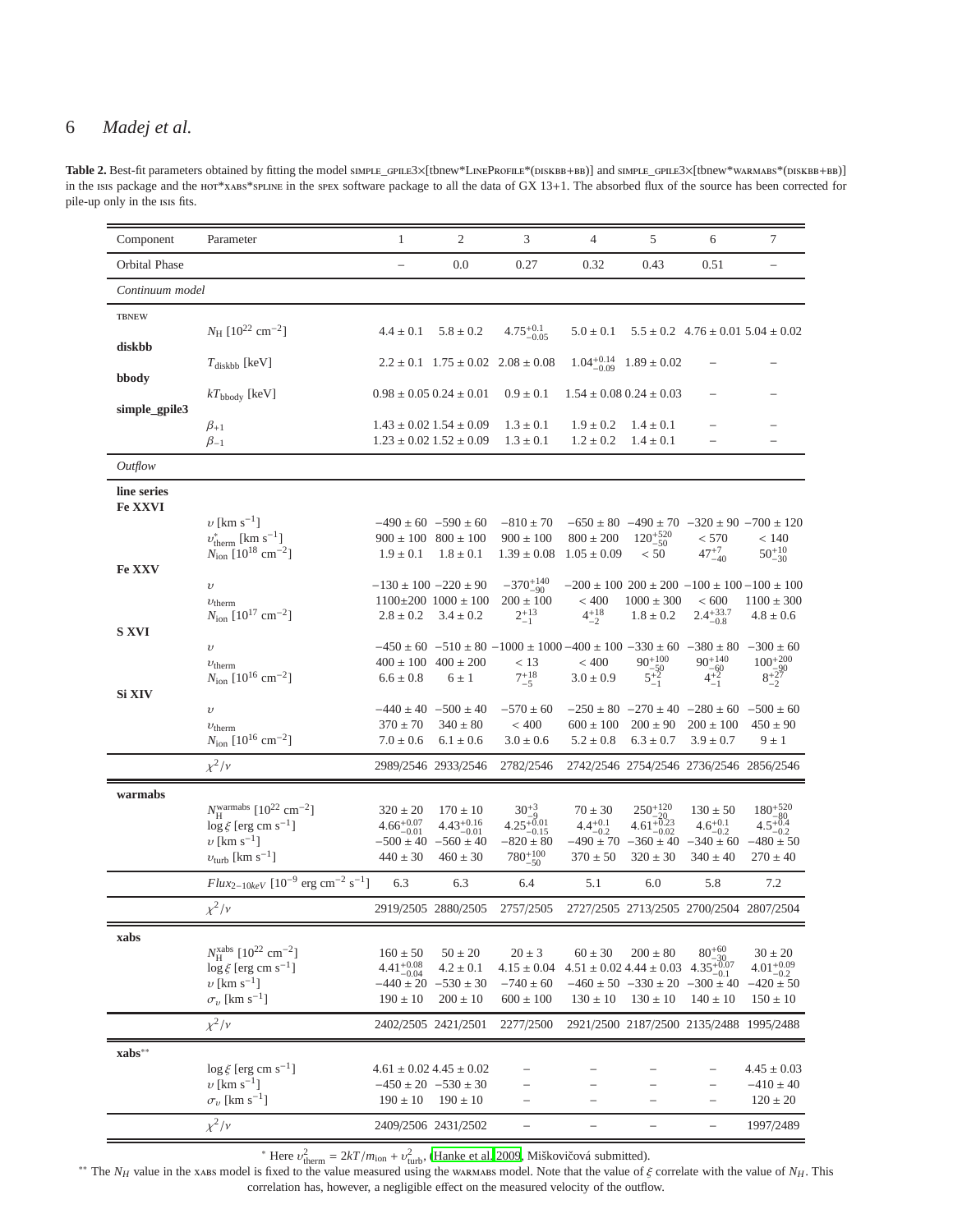

**Figure 4.** Velocities of all of the outflow lines measured in GX 13+1 using the warmab model in isis (panels a1 and a2) and xabs model in spex (panels b1 and b2). The best-fit sinusoid is overplotted together with the offset  $v_0$  determined from the fit (dashed curve). In panels a1 and b1 the orbital the phase is calculated assuming the orbital period of 24 d, whereas in panels a2 and b2 the phase is calculated assuming the orbital period of  $\approx$  23.6 d and  $\approx$  22.2 d, respectively. Additionally the observation 1 and 7 are overplotted with a square symbol and the observations excluded from the fit are marked in red. The orange and blue strip represents a predicted semi-amplitude of the radial velocity of the primary estimated assuming the donor mass of 0.8 *M*⊙ and 5 *M*⊙, respectively.

the sine function fitted to the data we continue our investigation under the assumption that this measurement is an outlier and exclude it from further analysis. First, we calculate a Lomb-Scargle periodogram using the velocity measurements as a function of time in order to find periodic signals present in the data. The periodogram shows maximum power at  $P \approx 23.6$  d and  $P \approx 22.3$  d for the velocities obtained by fitting warmabs and xabs models, respectively. Then, we fit a sine function to all the velocity measurements of  $GX 13+1$  obtained using the xabs model (except obs. 3) and we let the period free during the fit. We use the period found in the Lomb-Scargle periodogram as a starting value of a period when fitting a sine function. The sinusoidal fit to the velocities obtained by warmable by warmable as a function of time gives  $\chi^2/\nu = 0.5/2$  and the parameters of the fit are:  $v_0 = -460 \pm 20$  km s<sup>-1</sup>,  $K = 130 \pm 40$ km s<sup>-1</sup>,  $\phi_0 = 0.32 \pm 0.05$  and  $P_{\text{orb}} = 23.57 \pm 0.02$  d (see Fig. 4, panel a2). The sinusoidal fit to the velocities obtained by xABs model as a function of time gives  $\chi^2/\nu = 0.7/2$  and the parameters of the fit are:  $v_0 = -420 \pm 20$  km s<sup>-1</sup>,  $K = 150 \pm 40$  km s<sup>-1</sup>,  $\phi_0 = 0.37 \pm 0.03$ and  $P_{\text{orb}} = 22.213 \pm 0.008$  d (see Fig. 4, panel b2).

During the refereeing process of this paper a work by [Iaria et](#page-10-19) al. [\(2013](#page-10-19)) have been published. The authors suggest the orbital period of GX 13+1 of  $P_{\text{orb}} = 24.5274(2)$  d. We phase all the observations except observation 3 with the period estimated by [Iaria et al.](#page-10-19) [\(2013](#page-10-19)). We find, however, that in this case the fit using a sine function to the velocity measurements as a function of the phase gives  $\chi^2/\nu = 6/3$  and  $\chi^2/\nu = 12/3$  for the velocities measured using the warmabs and xabs model, respectively. We have searched for a statistically acceptable fit around the value suggested by [Iaria et al.](#page-10-19) [\(2013](#page-10-19)) and we obtain  $\chi^2/\nu = 0.6/2$  and  $\chi^2/\nu = 1.0/2$  with  $P_{\text{orb}} = 25.03 \pm 0.01$  d for the velocities measured using the warmaps and xabs model, respectively.

In order to determine if the variability in the velocity of the absorption lines could be caused by the motion of the disc around the center of mass we calculate a semi-amplitude of the radial velocity of the primary in GX 13+1. The orbital parameters of this source are shown in Table 3. As for the mass of the donor star, several authors adopt a value of 5  $M$ <sub>☉</sub> [\(Bandyopadhyay et al. 1999;](#page-10-5) [Corbet 2003](#page-10-20)). However, mass transfer via Roche lobe overflow of a 5  $M_{\odot}$  giant on to a 1.4  $M_{\odot}$  neutron star would probably be unstable [\(Tauris & van den Heuvel 2006\)](#page-10-21). Hence, for the purpose of this work we consider also the donor star mass to be the lowest mass for a star that evolved off the main sequence during the lifetime of the Universe  $M_{\text{donor}} \approx 0.8 \ M_{\odot}$ . The chosen mass of the donor star provides the lowest *K*1 velocity.

## *3.3.2 H 1743*−*322, GRO J1655*−*40 and GRS 1915*+*105*

In the case of the sources H 1743−322, GRO J1655−40 and GRS 1915+105 we focus on the velocity of only the Fe XXVI line, given that it is the only spectral line visible in all of the analyzed spectra. Additionally, two observations of GRO J1655−40 and GRS 1915+105 (ObsID 5461 and ObsID 7485, respectively) show that the velocities of e.g. Fe XXVI and Fe XXV differ significantly [\(Ueda et al. 2009;](#page-10-11) [Miller et al. 2008\)](#page-10-22). In this way, we investigate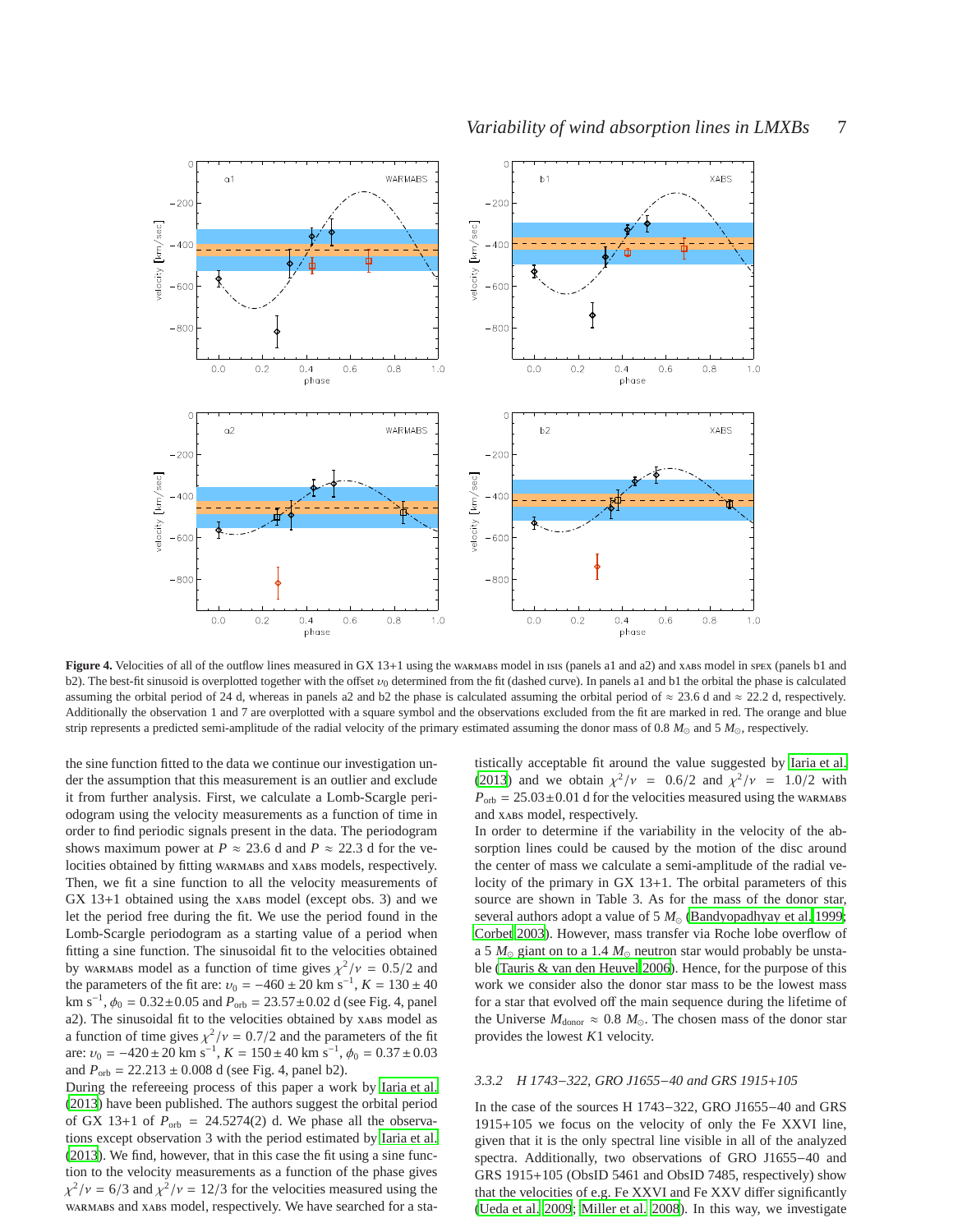

**Figure 5.** The velocity of the Fe XXVI measured using the slab model for H 1743−322 (left panel), GRO J1655−40 (middle panel) and GRS 1915+105 (right panel) as a function of the orbital phase. The constant offset fitted to the data is overplotted (dashed line) together with the predicted semi-amplitude of the radial velocity of the primary star (orange strip).

**Table 3.** Orbital parameters of LMXBs showing outflows and bound atmospheres together with the systemic velocity γ of each binary. The approximate semi-amplitude of the radial velocity of the primary *K*1 calculated using the parameters in this table is also indicated.

| Source                                                  | $M_{BH,NS}$ $[M_{\odot}]$                    | $M_{\rm donor}$ [ $M_{\odot}$ ]               | $i$ [deg]                                           | $P_{orb}$ [day]                               | $\gamma$ [km s <sup>-1</sup> ]                 | Ref.                          | K1 [km s <sup>-1</sup> ]  |
|---------------------------------------------------------|----------------------------------------------|-----------------------------------------------|-----------------------------------------------------|-----------------------------------------------|------------------------------------------------|-------------------------------|---------------------------|
| <b>Outflow</b>                                          |                                              |                                               |                                                     |                                               |                                                |                               |                           |
| $GX 13+1$<br>H 1743-322<br>GRO J1655-40<br>GRS 1915+105 | 1.4<br>10<br>$6.29 - 7.60$<br>$10.1 \pm 0.6$ | $0.8^*$ , 5<br>$1.6 - 3.1$<br>$0.47 \pm 0.27$ | $60 - 80$<br>$60 - 80$<br>$63.7 - 70.7$<br>$66 + 2$ | 24<br>0.42<br>2.62168(14)<br>$33.85 \pm 0.16$ | $-70 \pm 30$<br>?<br>$-142 \pm 2$<br>$-3 + 10$ | 1, 2, 3<br>4<br>5, 6<br>7.8.9 | 30, 100<br>50<br>80<br>10 |
| <b>Bound atmosphere</b>                                 |                                              |                                               |                                                     |                                               |                                                |                               |                           |
| 4U 1254-69<br>MXB 1659-29<br>4U 1624-49                 | $1.20 - 2.64$<br>1.4<br>1.4                  | $0.45 - 0.85$<br>$0.25 - 0.9$<br>$0.8*$       | $65 - 73$<br>$60 - 90$<br>$60 - 90$                 | 0.163890(9)<br>0.296421(7)<br>0.869907(12)    | $185 \pm 2$<br>?<br>$\gamma$                   | 10.11<br>12<br>13             | 130<br>110<br>100         |

1 [Corbet et al. \(2010\)](#page-10-18); 2 [Bandyopadhyay et al.](#page-10-5) [\(1999](#page-10-5)); 3 [Díaz Trigo et al. \(2012\)](#page-10-6); 4 [Jonker et al. \(2010\)](#page-10-23); 5 [van der Hooft et al. \(1998\)](#page-10-24); 6 [Orosz & Bailyn](#page-10-25) [\(1997](#page-10-25)); 7 [Steeghs et al. \(2013\)](#page-10-26); 8 [Fender et al. \(1999\)](#page-10-27); 9 [Greiner et al. \(2001](#page-10-28)); 10 [Barnes et al. \(2007](#page-10-29)); 11 [Motch et al. \(1987\)](#page-10-30); 12 [Cominsky & Wood \(1984\)](#page-10-31); 13 [Smale et al. \(2001\)](#page-10-32)

<sup>∗</sup> The lowest mass for a star that evolved off the main sequence during the lifetime of the Universe.

whether the wind velocity in the region where the Fe XXVI line originates is stable between the observations. Additionally, we note that the outflow observed in GRS 1915+105 (ObsID 6579, 6580, 6581) shows variability (in the ionization state and column density) between the observations [\(Neilsen et al. 2012\)](#page-10-33). However, there is no statistically significant change in the velocity of the outflow between the observations [\(Neilsen et al. 2012](#page-10-33)). We determined the velocities of the Fe XXVI line by fitting locally the slab model. The observations ObsID 6579 and 6580 are fitted simultaneously. The continuum is described by the powerlaw and black body model absorbed by a slab of material. We fit the continuum in the positive and negative order spectra separately and couple the parameters of the  $N_H$  and slab absorption in the fit. The measurements agree with those published before by [Miller et al. \(2006b](#page-10-9)), [Miller et al. \(2008\)](#page-10-22), [Neilsen et al. \(2012\)](#page-10-33), [Neilsen & Homan](#page-10-34) [\(2012](#page-10-34)) and [Ueda et al. \(2009\)](#page-10-11).

We fit a constant to the velocities measured for each source. The fits give  $\chi^2/\nu = 18/2$  for H 1743–322,  $\chi^2/\nu = 16/1$  for GRO 1655–40 and  $\chi^2/\nu$ =11/2 for GRS 1915+105, respectively. Based on the high  $\chi^2_{\nu}$  value for all three sources we conclude that the line velocity changes significantly between the observations. In order to determine if this variability could be caused by the motion of the disc around the binary center of mass we calculate the semi-amplitude of the radial velocity of the primary for each source. We provide the orbital parameters for all three BH

LMXBs in Table 3. We note that in the case of H 1743−322 the orbital parameters are not well constrained. The quiescent X-ray luminosity indicates the orbital period *P* > 10 h [\(Jonker et al.](#page-10-23) [2010](#page-10-23)). However, the infrared luminosity of this source suggests an orbital period less than the bifurcation period  $P \leq 10 - 14$  h as the infrared counterpart in quiescence is too faint to be a giant, hence it is close to the main-sequence [\(McClintock et al. 2009](#page-10-35)). Fig. 5 shows the measured velocities, constant offset (systemic velocity of the binary + outflow velocity) and the predicted amplitude of the velocity variations based on the estimated orbital parameters of each system. The differences in the velocities of the observed lines are higher than the predicted velocity variations caused by the motion of the disc around the center of mass.

#### **4 DISCUSSION**

We have analyzed the data of GX 13+1, H 1743−322, GRO J1655−40, GRS 1915+105 and found a significant variability in the velocity of the outflow lines. The variability of the observed absorption lines, however, appears to be higher than the predicted variability caused by the motion of the black hole/neutron star around the binary's center of mass. We discuss possible causes of this variability.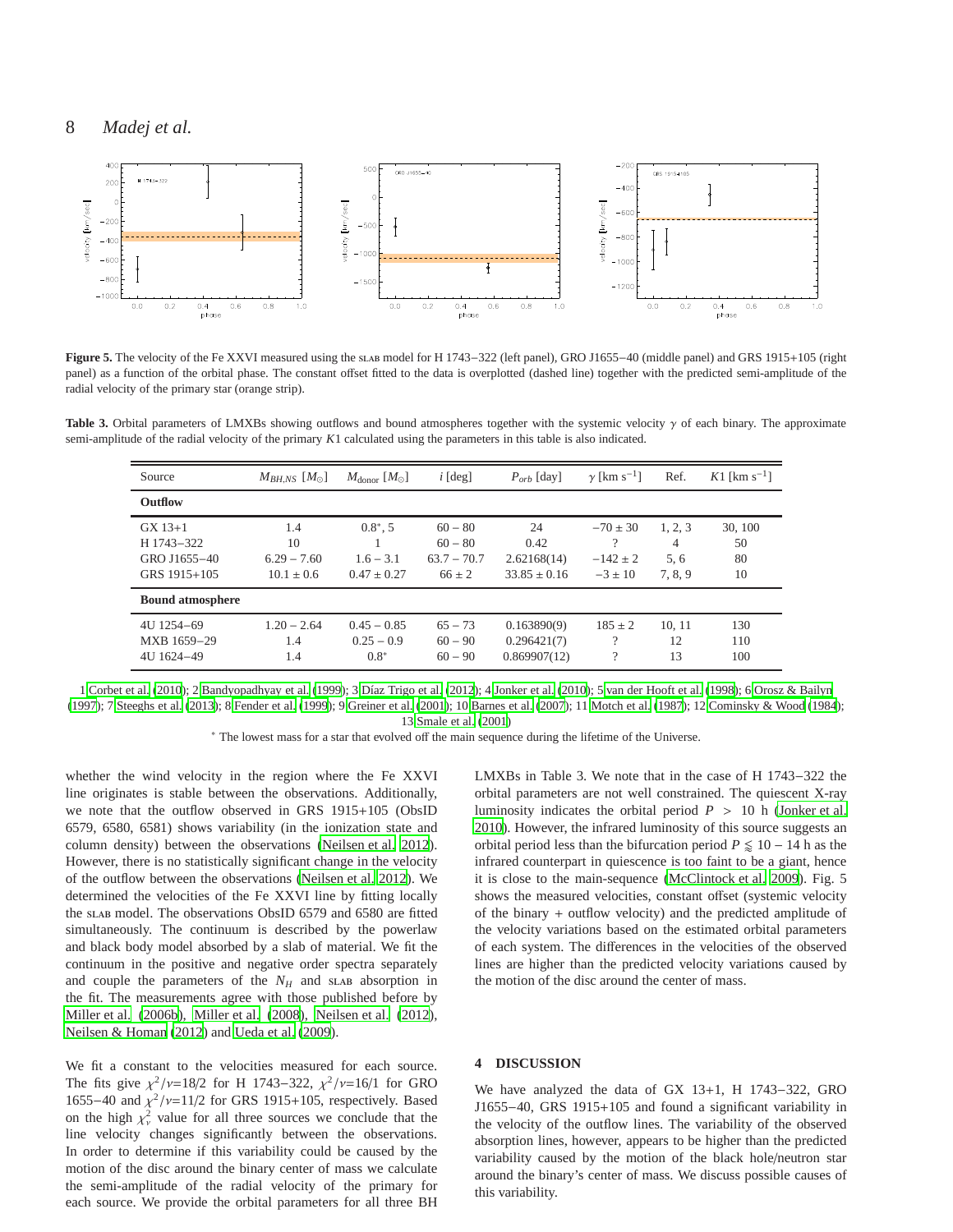#### **4.1 The origin of the variability in the outflow velocity**

## *4.1.1 GX 13*+*1*

In the case of GX 13+1, the sequence of *Chandra* observations obtained in 2010 covered more than half of the orbital period. Hence, we had an opportunity to investigate the variability in the velocity of the outflow lines during an orbital period. The estimated  $K1 \approx 250$  km s<sup>-1</sup> based on the measured absorption line velocities would require a supergiant companion star with a mass of  $\approx$  50  $M_{\odot}$ . This result is inconsistent with the spectroscopic and photometric measurements of the counterpart for this source suggesting that the companion is a late-type giant [\(Bandyopadhyay et al. 1999](#page-10-5)).

We find no evident correlation between the changes in the luminosity and the outflow velocity in GX 13+1. Hence, we consider a possibility that the source shows a stable outflow in which an asymmetry is introduced by e.g. a hot spot or a warp in the outer part of the disc. A hot spot in a persistent source would likely introduce a predictable asymmetric structure and show differences in the outflow characteristics (column density, ionization parameter, outflow velocity). However, any type of short lived disc warp may affect the wind in a random fashion and introduce asymmetries which are unpredictable. Although the value of column density and ionization parameter appear consistent in all observations of GX 13+1, we find evidence of degeneracy between these two parameters when fitting the outflow spectra using the xabs and warmabs models. Therefore, we cannot exclude a possibility that the ionization state of the outflow changes between the observations of GX 13+1. We stress that the variable density/ionization state of the source with geometrical structure of the wind unchanged is also a possible interpretation of the observed variability in the velocity.

By leaving out the observation showing the most blueshifted outflow lines (obs. 3) when fitting the velocity measurements using a sine function we obtain the velocity amplitude that is consistent with the radial velocity amplitude of the compact object assuming a donor star with  $M \approx 5 M_{\odot}$  [\(Bandyopadhyay et al.](#page-10-5) [1999](#page-10-5)). Hence, the outflow velocity measurement in observation 3 could in this interpretation represent a contribution from an asymmetric structure (e.g. a hot spot or a warp) or a different ionization state of the entire wind. Additionally, we find that the velocity measurement in observations obtained in 2002 and 2011 are also consistent with the radial velocity variability of the compact object assuming the donor mass of  $M_{\text{donor}} \approx 5 M_{\odot}$  and taking into account the uncertainty in the orbital period of GX 13+1. Considering the binary evolution, a system with a mass ratio of  $q = M_{\text{donor}}/M_{NS} \ge 1.5$  (transferring mass through a Roche lobe overflow) would probably lead to an unstable mass transfer and a common envelope phase [\(Tauris & van den Heuvel 2006](#page-10-21)). The probability of observing the source in this short evolutionary stage is low.

The variability pattern in the outflow velocity observed in GX 13+1 looks like it could be orbital in nature. Without the full orbital coverage, however, we cannot say with certainty that the observed variations are indeed orbital. Additionally, [Díaz Trigo et](#page-10-6) al. [\(2012](#page-10-6)) found that in the observations taken by *XMM-Newton* in a period of time which was smaller than the orbital period of this source, the outflow showed significant changes in its ionization state.

## *Variability of wind absorption lines in LMXBs* 9

## *4.1.2 H 1743*−*322, GRO J1655*−*40, GRS 1915*+*105*

In the case of H 1743−322, the uncertainly on the orbital period makes it difficult to establish what fraction of the orbital period is covered by the presented observations. If the orbital period is indeed close to 10 h the velocity measured in each observation represents the average for the whole orbital period. Owing to the fact that it is difficult to obtain a sufficiently accurate velocity measurement when dividing these observations into phase bins, we cannot exclude the possibility that the outflow in this source could track the orbital motion of the primary. It seems, however, that on the time scale of months the wind in this source is variable beyond the variability predicted to be caused by the motion of the compact object. Given that there are significant changes in the flux between the analyzed observations [\(Miller et al. 2006b](#page-10-9)) it is conceivable that the velocity of the wind has changed significantly between the observations.

It has been suggested by [Miller et al. \(2006a](#page-10-12)) and [Kallman et al.](#page-10-36) [\(2009](#page-10-36)) that the wind observed in GRO J1655−40 (ObsID 5461) has a high density and occurs closer to the compact object than a typical thermal wind. Hence, the authors suggest that this outflow must be driven by magnetic pressure. On the other hand, owing to the uncertainty in the density and the bolometric luminosity of this source [Diaz Trigo & Boirin \(2012](#page-10-8)) suggest that the thermal/radiation pressure could still be considered as a driving mechanism for this wind. Regardless of the outflow's nature it is clear that the column density of this wind is significantly higher than typically observed in LMXBs. [Zhang et al. \(2012\)](#page-10-0) have shown that the wind in GRO J1655−40 does track the motion of the compact object. However, we would like to stress that the characteristics of the wind observed in this source also change with the source luminosity. The *XMM-Newton* observation of GRO J1655−40 taken five days earlier than the discussed *Chandra* observation shows a wind with the column density which is significantly lower than observed in the *Chandra* observation [\(Díaz Trigo et al. 2007](#page-10-37)). Our results obtained analyzing the observations of GRO J1655−40 and GRS 1915+105 indicate that on a time scale of weeks/months the velocity of the Fe XXVI line does not match the predicted semi-amplitude of the radial velocity of the primary. Hence, it is possible that the wind stays stable and symmetric on a short time scales (a fraction of the orbital period) but it seems unlikely that it can remain stable for a longer time such as several orbital periods.

Although the method of tracking the motion of the compact object using the X-ray outflow lines [\(Zhang et al. 2012](#page-10-0)) could be very useful in obtaining the masses of compact objects in X-ray binaries, it appears that it is difficult to find more evidence confirming the applicability of this method in the X-ray outflow observations obtained so far. The complication comes from the fact that the observations are relatively short and scattered over many years. Over such a long period of time the sources experience different spectral states which might influence the temperature and velocity of the observed outflow. In such a case it is very difficult to disentangle the intrinsic velocity of the wind from the possible Doppler shifts due to the motion of the disc.

#### **4.2 Velocities of di**ff**erent ions in the analyzed disc outflows**

According to the simple one-dimensional thermal disc wind model proposed by [Netzer \(2006](#page-10-38)) the ionization of the outflow becomes larger in the outer parts of the disc where the velocity of the outflow is also higher than in the inner region. In this interpretation the velocity of the Fe XXVI ions observed in the disc wind of GX 13+1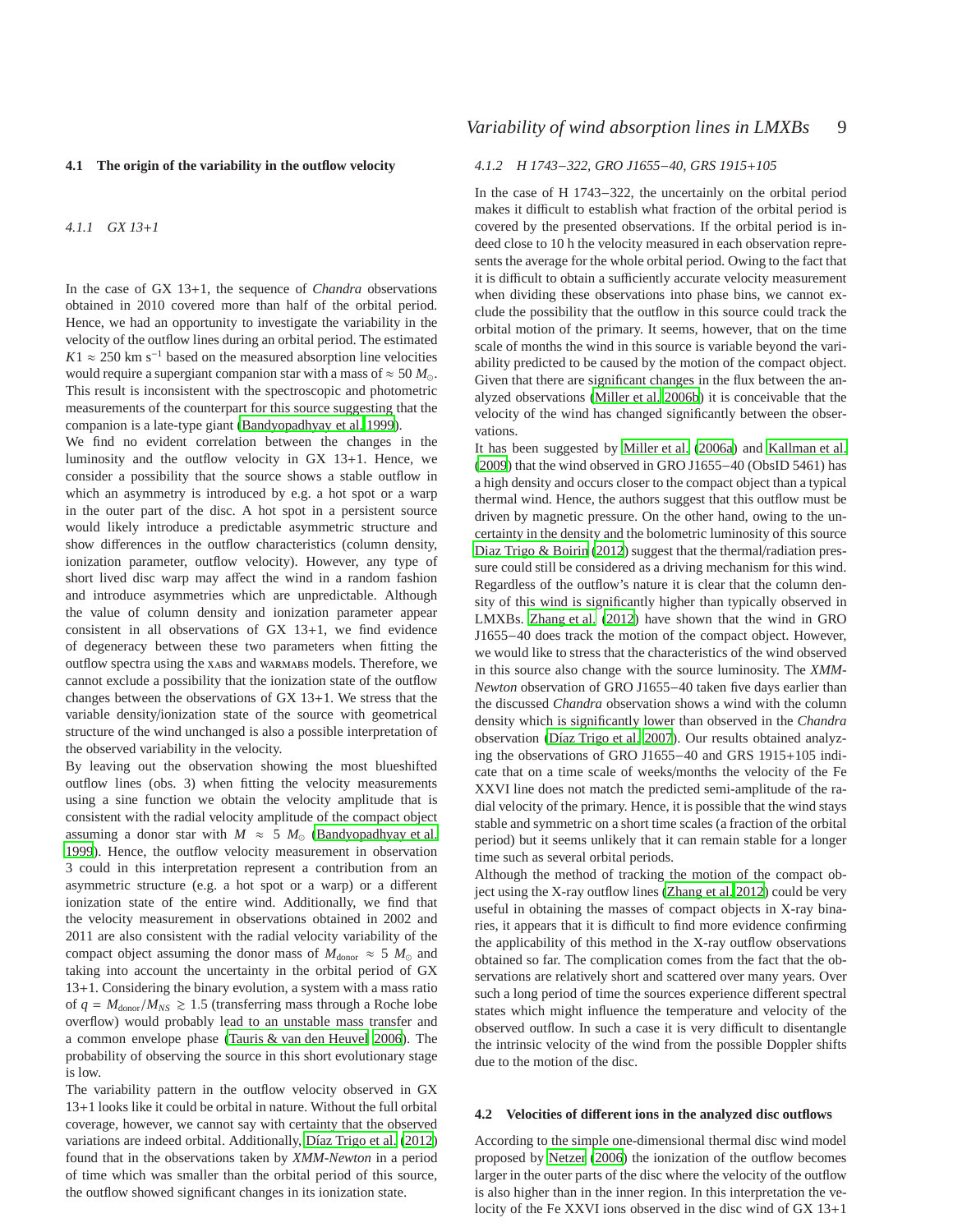

**Figure 6.** The x-axis indicates the estimated exposure times of the observations if taken with the *Chandra* HEG spectrograph as a fraction of the orbital periods of the discussed sources in order to obtain a signal-to-noise ratio of 10 per bin in the continuum. The y-axis shows the semi-amplitude of the radial velocity of the compact object estimated for each source. The spectral resolution of the *Chandra* HEG spectrograph and *Astro-H* microcalorimeter at  $\approx 2$  Å is indicated by the red, dashed, horizontal lines. The top axis shows the estimated exposure times as a fraction of the orbital period for the observations which could be performed by the *Astro-H* microcalorimeter.

would indicate that they are located further from the compact object than the S XVI and Si XIV ions. The velocity measurements of the Fe XXVI, S XVI, Si XIV (and other absorption lines at  $E < 6$ keV) observed in GRO J1655−40 and GRS 1915+105 seem to confirm this interpretation as well [\(Ueda et al. 2009](#page-10-11); [Netzer](#page-10-38) [2006;](#page-10-38) [Kallman et al. 2009\)](#page-10-36). The velocity of the Fe XXV line, however, deviates in all observations of GX 13+1, GRO J1655−40 and GRS 1915+105 from the value which the model proposed by [Netzer](#page-10-38) [\(2006](#page-10-38)) would predict. [Ueda et al. \(2009](#page-10-11)) suggest that unlike a single electron system in H-like ions, there could be uncertainties in the atomic database for He-like (and more electrons) ions. Another possibility could be the influence of a broad Fe K emission line detected by [Díaz Trigo et al. \(2012](#page-10-6)) in the *XMM-Newton* observations of GX 13+1. The emission could potentially fill up part of the Fe XXV absorption line. Due to the low effective area of the HETGS instrument at  $\approx$  7 keV it is difficult to study the influence of this emission feature on the observed absorption lines.

In conclusion, the velocities of different ions in the observed thermal winds can differ significantly even if the wind is stable and symmetric which can complicate the measurement of the orbital motion of the primary further.

#### **4.3 LMXBs showing bound atmospheres**

Given that the variability in the luminosity,  $\xi$  and  $N_H$  observed in thermal winds of LMXBs can affect the velocity of the outflow we propose that a better target for the method of tracking the orbital motion of the compact object would be the sources showing bound atmospheres such as 4U 1254−69, MXB 1659−29, 4U 1624−49. These sources have a luminosity which is too low to launch an outflow in contrast with the sample of BH/NS LMXBs analyzed in this paper. Hence, the gravitational potential in these NS LMXBs keeps the atmosphere bound to the accretion disc [\(Diaz Trigo & Boirin](#page-10-8) [2012](#page-10-8)).

Since we have found only one good quality spectrum of these sources observed by the *Chandra* gratings in the archive, we briefly investigate whether it is feasible to use the absorption lines originating in the bound atmospheres in order to track the motion of the neutron stars in these systems using the current instruments. We compare the predicted *K*1 velocity and the exposure of a phaseresolved observation as a fraction of the orbital period for all sources showing outflows or bound coronae discussed in this paper. We assume a signal-to noise ratio of  $\approx 10$  per bin at the continuum level at  $\approx$  7 keV as necessary in order to obtain a precise velocity measurement for one spectral line. Given that more than one wind absorption line is usually visible in the spectra of these sources the exposure time could further be reduced by a factor of a few keeping the precision of the wind velocity measurement. We note that apart from typically observed Fe XXV and Fe XXVI absorption lines, there have been detections of the lines originating from highly ionized e.g. Ne, Mg, Si, S in the persistent emission spectra of 4U 1624−49 and MXB 1659−29 [\(Sidoli et al. 2001](#page-10-39); [Xiang et al.](#page-10-40) [2009](#page-10-40)). Fig. 6 shows a comparison of the predicted *K*1 velocity based on the measured or estimated orbital parameters (see Table 3) and the exposure time of a single observation as a fraction of the orbital period. It seems that the sources showing bound atmospheres have higher *K*1 velocities than those showing outflows. However, the exposure time needed in order to obtain a good signal-to-noise ratio spectrum for the LMXBs showing bound atmospheres usually covers much more than the orbital period of the source. Hence, using current instruments it seems difficult to track the orbital motion of the compact object using the bound atmospheres present in LMXBs. Future instruments such as the microcalorimeter on *Astro-H* will provide a better spectral accuracy and effective area than *Chandra* HETGS instrument in order to track the orbital motion of the compact object in the sources showing bound atmospheres. Fig. 6 upper axis shows the predicted exposure time as a fraction of the orbital period for a observation taken by a microcalorimeter. Additionally, the approximate spectral resolution of the microcalorimeter on *Astro-H* is also indicated.

## **5 CONCLUSIONS**

We have analyzed a sample of LMXBs showing thermal winds in order to determine whether the motion of the compact object can be tracked using the absorption lines originating in the winds driven by thermal/radiation pressure. We find that the velocity of the typical thermal wind in the analyzed sources can be variable on a time scale of months/years as well as during an orbital period. The origin of this variability could be a changing luminosity of the source that affects the wind velocity or an asymmetry in the geometry of the outflow itself. Looking at the properties of the thermal outflows we conclude that LMXBs with luminosities which are too low to launch a thermal wind but sufficient to produce a stable corona could perhaps be better targets for the method of tracking the orbital motion of the compact object. Additionally, a high column density of the observed wind/corona (like in the case of GRO J1655−40) with multiple lines present in the spectrum seems to be necessary in order to measure the Doppler shifts with sufficient precision using current instruments. Alternatively, future spectrometers like the microcalorimeter on *Astro-H* could provide the necessary higher spectral resolution and effective area to make these measurements possible.